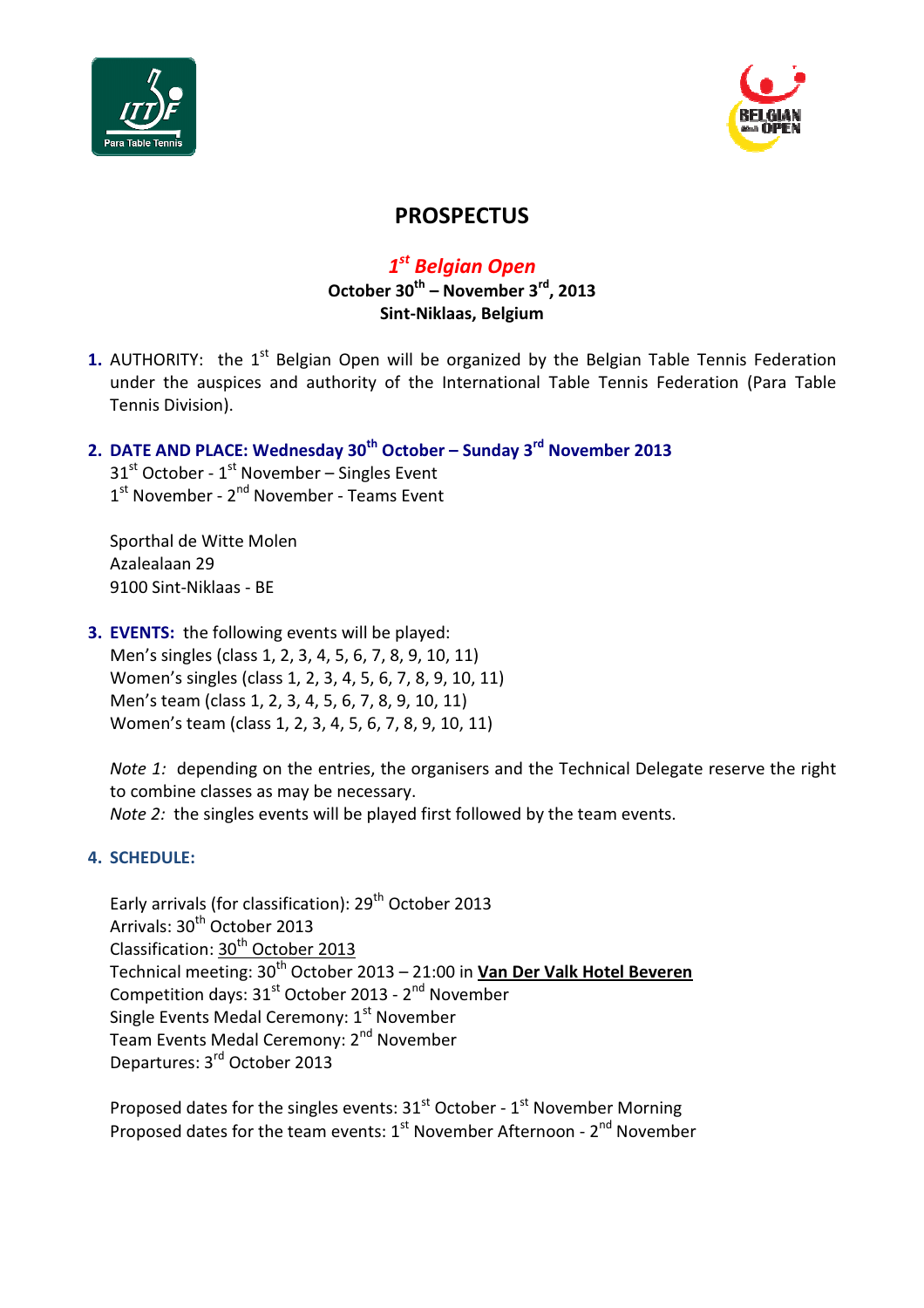



- 5. RULES: the event will be conducted in accordance with the current Laws of Table Tennis, the Regulations for International Competitions and specific PTT directives (which may be amended from time to time).
- 6. EQUIPMENT: the following equipment will be used:

Competition Hall: 6 accessible wheelchair tables approved by ITTF (Blue Tibhar Smash 28); 8 tables approved by ITTF (Blue Tibhar Smash 28R)

Training hall: 4 accessible wheelchair tables approved by ITTF (Blue Tibhar Smash 28); 4 tables approved by ITTF (Blue Tibhar Smash 28R)

Nets: Tibhar Rondo Balls: 40 mm, Joola\*\*\*, white Floor: Wood Lighting: 1.100 lux

Note: 10 tables will be wheelchair accessible.

#### 7. ELIGIBILITY

The event is open to players who are eligible to represent their national association according to the ITTF Handbook 2010-2011.

#### 8. OFFICIAL ORGANIZER

Name: Belgian Paralympic Table Tennis Foundation Physical/postal address: Zuiderlaan 13, 9000 Gent - BE E-mail: belgianttopen@bpttf.be Phone: +32 491 91 14 87 Fax: +32 52 550 225 Website: http://www.bpttf.be/ttopen/

Tournament Chairman: Nico Vergeylen Tournament Director: Allegra Roccato

#### 9. TECHNICAL DELEGATE FOR THE EVENT

Name: Francesco Nuzzo Email: befrak@hotmail.it Phone: +39 3474334569

#### 10. REFEREE

Name: Isabelle Beumier Email: bisabelle@hotmail.com

#### DEPUTY REFEREE

Name: Egils Purins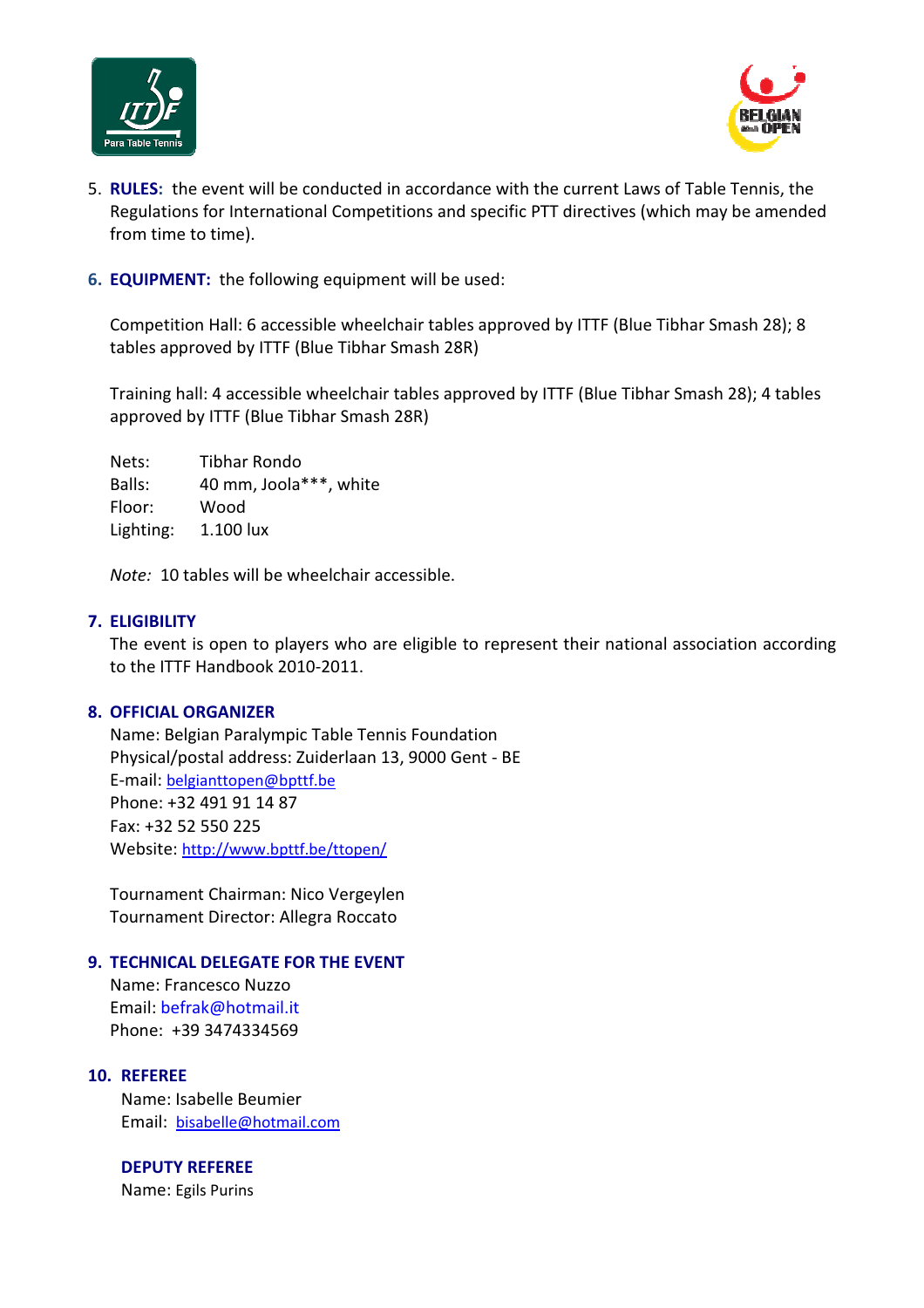



Email: egils\_purins@hotmail.com

#### 11. CLASSIFIER

Philippe Thomas and Romana Romanov

#### 12. CLASSIFICATION

All new players and players who are to have their classification reviewed should be present in time for classification. This means that all players should arrive by  $29<sup>th</sup>$  October i.e. the day before the classification is scheduled. Classification will start in the morning of  $30<sup>th</sup>$  October.

This is very important as players not present on time may not be classified.

All players should bring with them their medical diagnosis and any other medical information relevant to their classification. They should report to classification with these documents, dressed as if they are going to play a match and with all their table tennis equipment including sports chairs. All players and support staff are expected to cooperate fully in the classification process.

#### 13. PARTICIPATION QUOTAS

A player may only play in the class indicated on his or her international classification card unless, due to the low number of players, his or her class is combined with the next class or classes. Then they may play in the next higher class event.

The minimum entry for a singles class to be played is 4 players. The maximum number of entries per association per class is 6 plus 2 extra juniors.

The minimum entry for a team event to be played is 4 teams with 2, 3 or 4 players forming a team. A maximum 2 teams per Association may be entered where all players are from the same Association.

Players from different countries may form a team in the team event but if there are 3 players in the same event from the same Association, only the  $3<sup>rd</sup>$  lowest ranked player may form a team with a player from another Association.

#### 14. ENTRY PROCESS

Only entries submitted by or endorsed by the national association will be accepted (national paralympic committees are advised to contact the national association urgently to confirm this system of entry).

All players must bring with them a valid passport which will be copied for the ITTF database.

The first entry (entry by number) deadline is: 15<sup>th</sup> July 2013 The second entry (entry by name) deadline is: 10<sup>th</sup> September 2013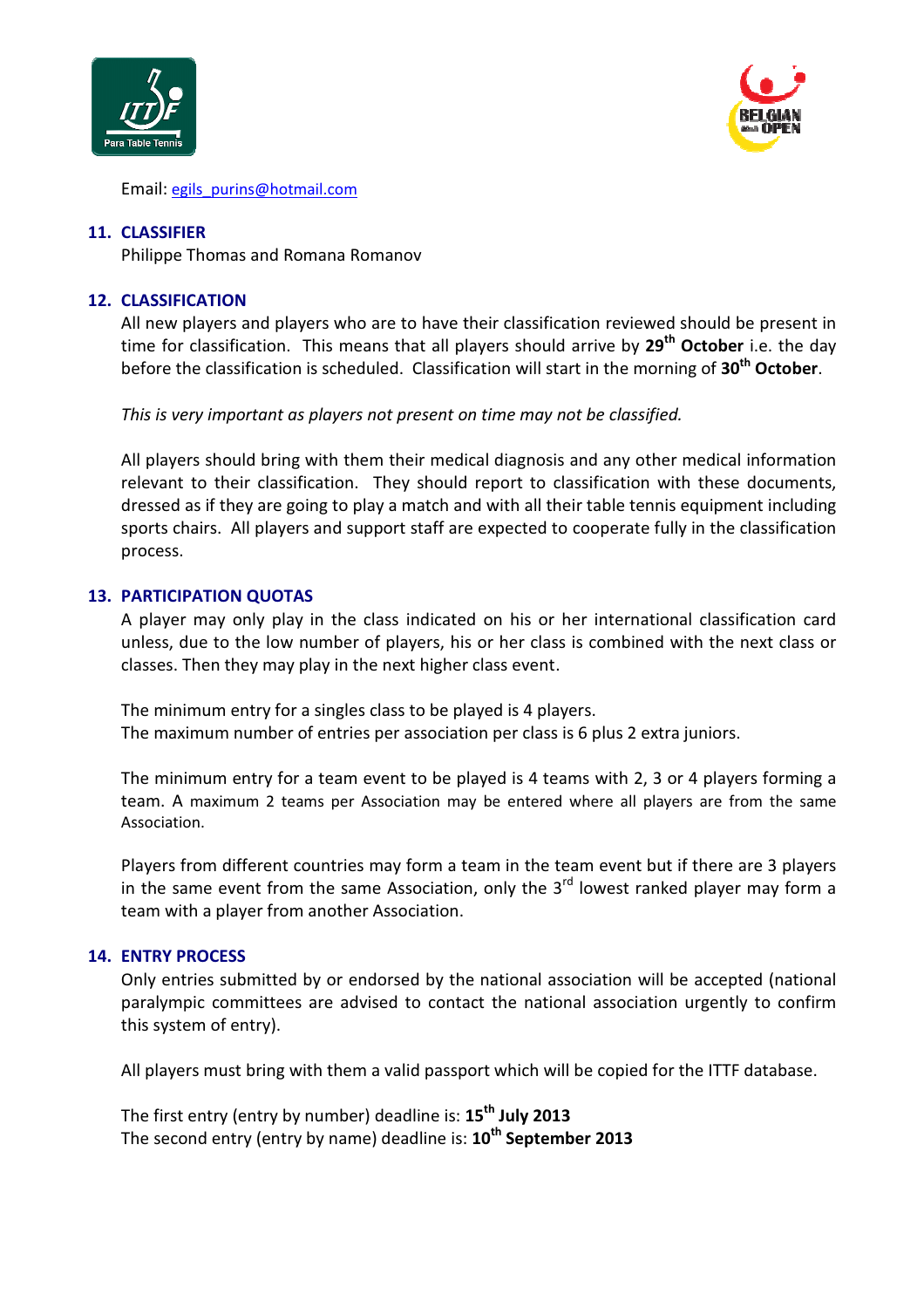



In order to secure full participation, national associations failing to confirm their participation according to deadlines will be removed from the list of participants.

The limit on the number of entries is 180 players.

#### 15. SYSTEM OF PLAY

Singles events: the first stage will be played in a round-robin basis in groups of even numbered players but there shall not be less than 3 and not more than 5 players in a group and priority will be given to groups of 4 players. If there are 5 or less players, the event will be played as a round-robin without knock-out. Two players advance from each group to the second stage which will be played in a knock-out format.

Team events: the first stage will be played in a round-robin basis with priority given to groups of 3 teams with the winner and runner-up in each group advancing to play in the knock-out rounds. If there are 5 or less teams, the event will be played in a round-robin format without knock-out.

Teams will play as follows: A vs X; B vs Y; Doubles; A vs Y; B vs X

#### General:

The numbers of groups will be decided by the TD and the referee in cooperation with the organising committee. If the number of groups in an event is decided not to be a multiple of 2 (e.g. 2, 4 or 8 etc.), winners from the groups with the highest ranked seeded players shall have byes in the first round of the second stage, in ranking order.

All matches will be played to the best of 5 games. Medals will be awarded for gold  $(1<sup>st</sup>)$ , silver  $(2<sup>nd</sup>)$  and bronze  $(3<sup>rd</sup>)$  places.

#### 16. SEEDING

Seeding for all the events will be done according to the latest ITTF PTT ranking list at the time of the draws.

#### 17. TECHNICAL MEETING

The technical meeting will be held on 30<sup>th</sup> October at 21:00 in Van Der Valk Hotel Beveren

#### 18. DRAWS

The draws will be done for the singles events on  $30<sup>th</sup>$  October and for the team events on  $31<sup>st</sup>$ October in the afternoon.

#### 19. PERSONS ON THE BENCH

The following persons on the bench are permitted:

- 19.1 In singles events, 1 seat for a coach on the playing field (behind the surrounds).
- 19.2 In the team events 5 seats for one (1) coach and up to 4 players of the team playing the match.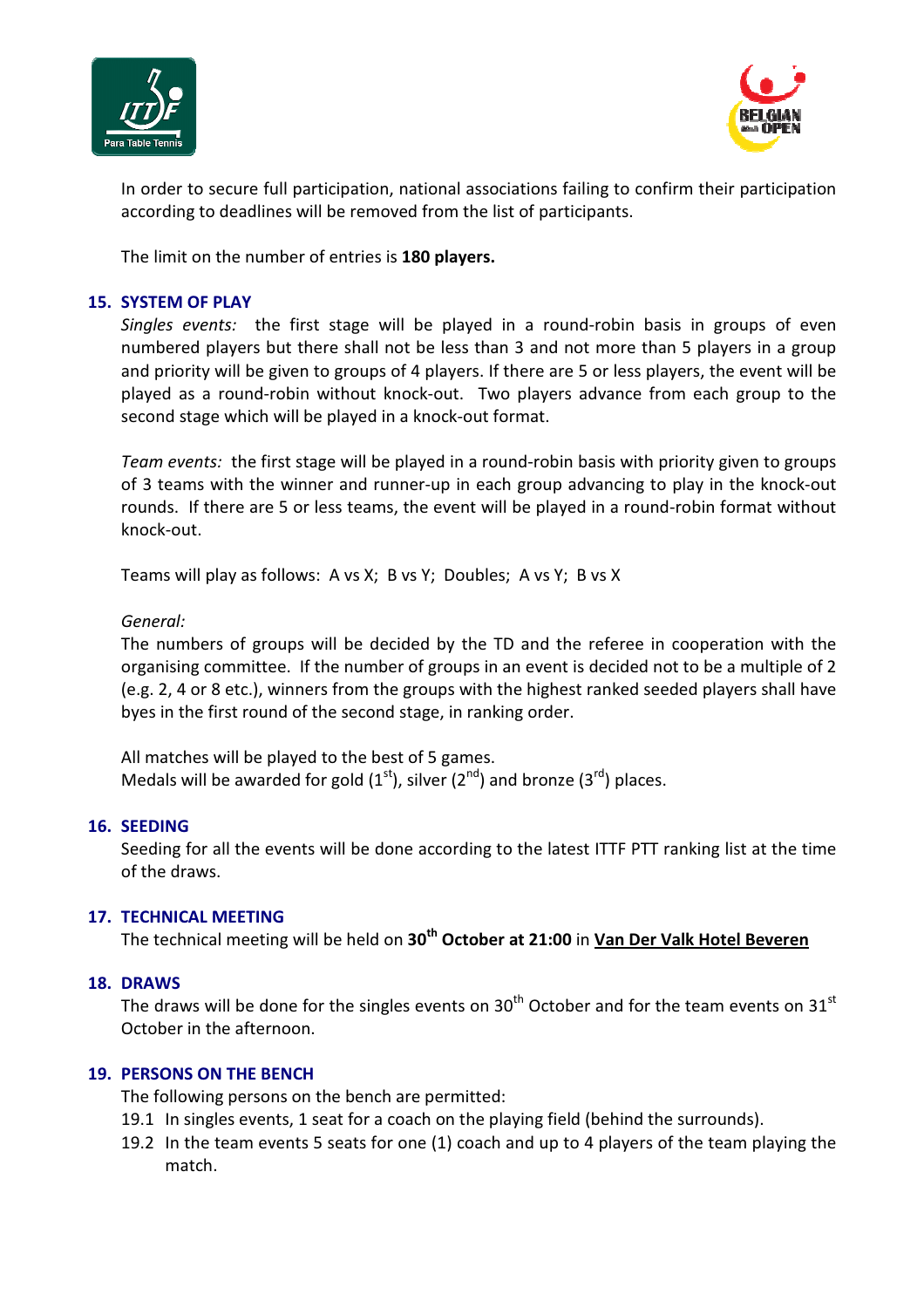



19.3 No other players or personnel may have access to the area behind the surrounds or the playing area. Special provisions and seating areas will be made for medical personnel.

#### 20. ENTRY FEES

For PTT events, the entry fees include accommodation and capitation fees. The entry fees have to be paid in Euro to the organisers as set out below:

Entry to be submitted with the first entry = 495,00  $\epsilon$  per person (for 4 nights) (2 in a room) 640,00 € per person (for 4 nights) in a single room 80,00  $\epsilon$  per person per extra night (2 in a room) 120,00 € per person per extra night in single room

Non-residential fee (no accommodation and no meals included): 200,00  $\epsilon$ 

All other persons wishing to accompany a team (i.e. who are not members of the team) are subject to special charges and should contact the organisers for further information. These packages are limited and subject to availability of places in the official hotels. Priority will be given to the Official Party of all the delegations.

Payments should be made as follows: Name : Belgian Paralympic Table Tennis Foundation Bank : BNP Paribas Iban : BE27001684373573 BIC/SWIFT : GEBABEBB

All bank charges are for the cost of the party making the payment.

## 21. OFFICIAL HOTELS

#### Van Der Valk Hotel Beveren \*\*\*\*

Gentseweg 280 - 9120 Beveren Website: http://www.hotelbeveren.be

#### Best Western Hotel Serwir \*\*\*\*

Koningin Astridlaan 57 - 9100 Sint-Niklaas http://www.serwir.be/en/

#### 22. TRANSPORTATION

The organizers will provide transportation for teams and officials from and to Brussels International Airport Zaventem and Brussels South Airport Charleroi airport or from and to Antwerp railway station.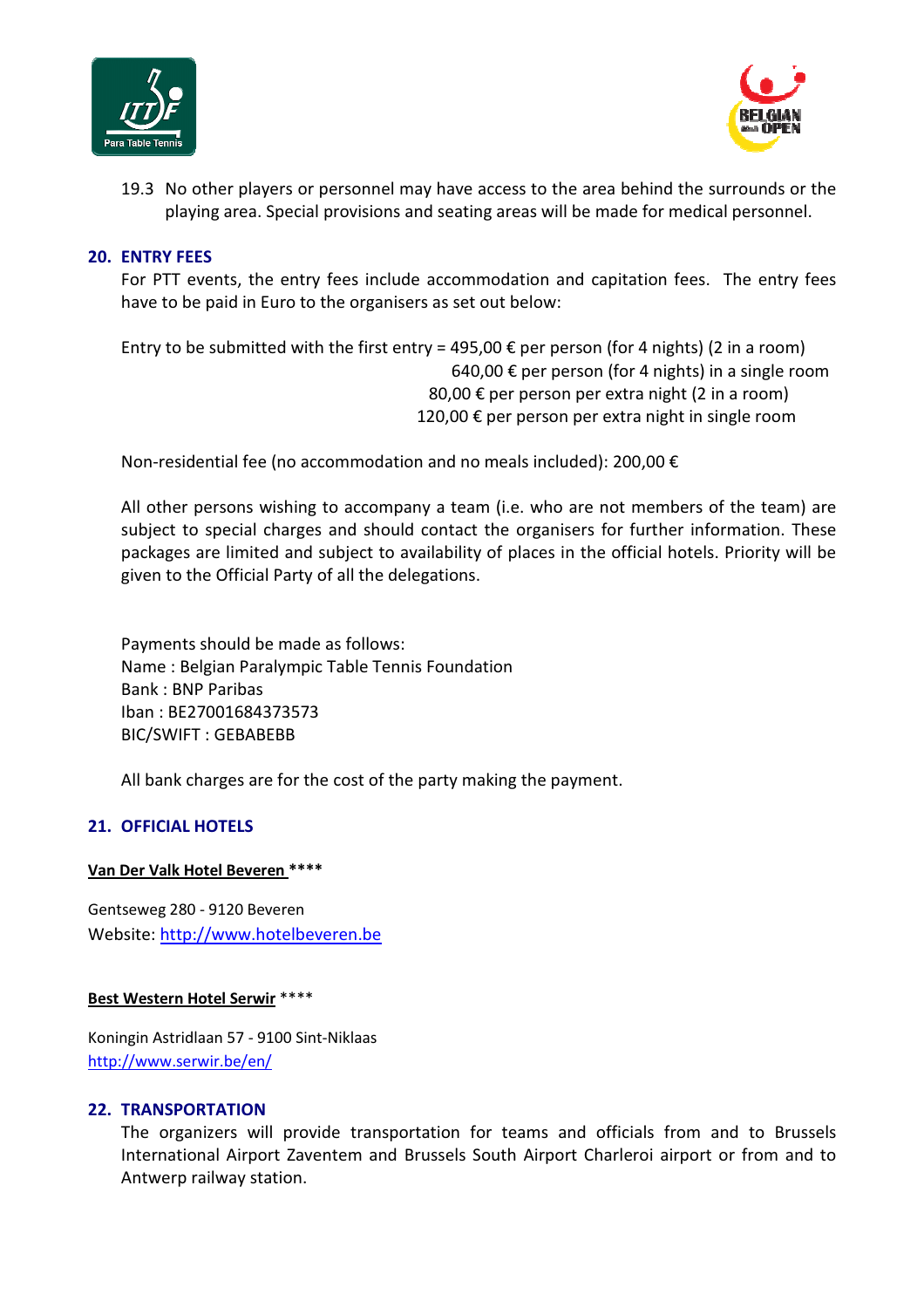



#### 23. OBLIGATIONS

All players entered must compete against any other participating player and by entering, agree to be bound by the ITTF Anti-Doping, Anti-Harassment and Classification policies and procedures during the event. The entry forms contain an undertaking to be signed by a responsible official of the nominating Association and the team member covering these matters and no entry will be accepted unless such an undertaking has been given.

Similarly, it is the responsibility of the association, player or team member to ensure that he or she has adequate medical, travel and other appropriate insurance.

#### 24. TELEVISION, MOTION PICTURE AND INTERNET COVERAGE CONDITIONS

By entering the event, all participants agree to abide by all ITTF rules and by the rules and regulations of the organisers. All associations, teams and individual players agree to be abide by the rulings of the ITTF and its agents in all matters concerning television coverage, video, internet web casting, motion picture coverage, and photographic coverage of any kind. Participants release all rights, or rights held by their agents or sponsors, in all matters relating to television and web casting coverage, video and motion picture coverage, and photographic coverage of any kind; and hence accept such coverage during the event. Any participant, when called upon, must appear promptly to press conferences or medal presentations and follow the procedures set by the ITTF and the organisers.

## 25. CANCELLATION POLICY

The policy applies as follows:

- 25.1 cancellations after the first entry but before the second entry: the first entry fee is forfeited.
- 25.2 cancellations after the second entry: the first entry fee plus an additional 30% of the entry fee is forfeited i.e. a total of 60% of the total entry fee.
- 25.3 cancellations within 10 calendar days of the arrival date will be decided by the organisers in consultation with the TD.

This is provided that the player is not able to prove circumstances beyond his or her control e.g. admission to hospital.

#### 26. VISAS

Should you need assistance to apply for a visa (e.g. a letter of invitation), please provide the organisers with the following details:

- Full name as in passport
- Function in the team
- Passport number
- Passport expiry date

Note: the requirements for visas are not under the control of the ITTF or the organisers but under the Belgian Government's jurisdiction and the association must fulfil all requirements in order to get a visa in time.